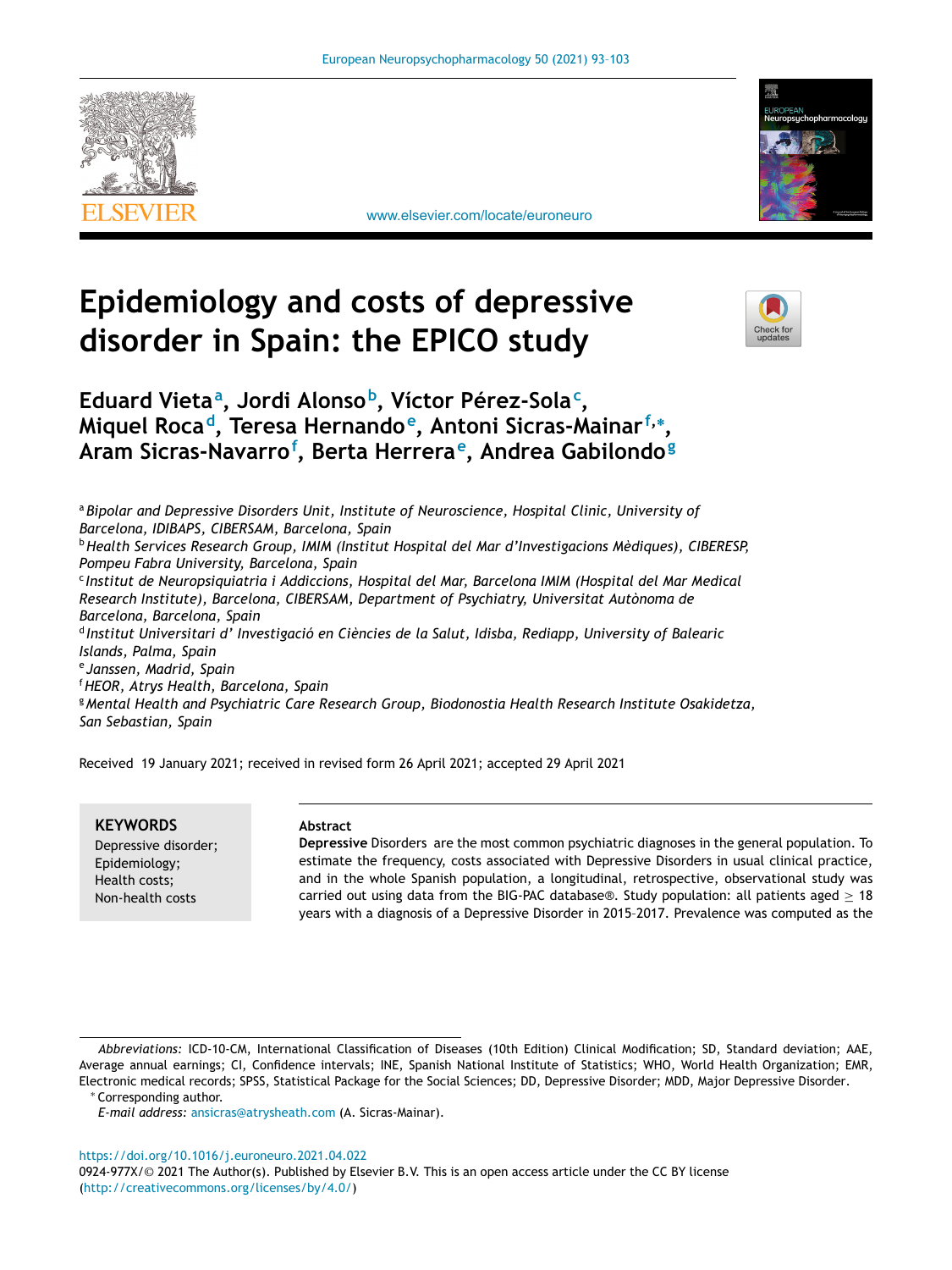proportion of Depressive Disorder cases in the adult general population, and the incidence rate, as the number of new Depressive Disorder cases diagnosed per 1,000 person-years in the population using health services, during 2015–2017. We collected demographic variables, comorbidity, direct health costs, and indirect costs (temporary and permanent disability). Health costs related to Depressive Disorders were estimated according to the annual resource use rate (resource/patient/year). Indirect costs were calculated according to the human capital method. Using the study data and information from the Spanish National Institute of Statistics, we estimated the cost of Depressive Disorders corresponding to the Spanish adult population, including premature mortality. 69,217 Depressive Disorder patients aged  $\geq 18$ years who met the inclusion/exclusion criteria were studied (mean age: 56.8 years; female: 71.4%). Prevalence of Depressive Disorders in the general population was 4.73% (95% CI: 4.70– 4.76%). Annual incidence rates (2015–2017) were 7.12, 7.35 and 8.02 per 1,000 person-years, respectively. Total costs observed in our Depressive Disorder patients were  $\epsilon$  223.9 million (corresponding to a mean of  $\epsilon$  3,235.3; mean/patient/year), of which, 18.4% were direct health care costs and 81.6%, non-health indirect costs (18% temporary occupational disability, 63.6% permanent disability). Considering also the cost of premature death*,* the mean cost per patient/year was  $\epsilon$  3,402 and the estimated societal costs of Depressive Disorders in Spain were  $\epsilon$  6,145 million. The prevalence and incidence of Depressive Disorders are consistent with other series reviewed. Resource use and total costs (especially non-health costs) were high. © 2021 The Author(s). Published by Elsevier B.V. This is an open access article under the CC BY license

[\(http://creativecommons.org/licenses/by/4.0/\)](http://creativecommons.org/licenses/by/4.0/)

## **1. Introduction**

According to the World Health Organization (WHO), major depressive disorder (MDD) is a mental illness that affects more than 300 million people worldwide (World Health Organization. [Depression,](#page-10-0) 2020a). MDD is a major public health problem associated with high morbidity and mortality rates and, due to its early onset, there is a tendency to chronicity and recurrence over time [\(Malhi](#page-9-0) et al., 2018). MDD is a disabling disease that alters the perceived quality of life and increases health resource use (World Health Organization. [Depression,](#page-10-0) 2020a; [Malhi](#page-9-0) et al., 2018; Zivin et al., 2013). In addition, it may share symptoms with other psychiatric disorders [\(Corponi](#page-9-0) et al., 2020) and comorbidities, and like other mental disorders it is especially prevalent among women and is strongly associated with groups disadvantaged by personal or [socioeconomic](#page-8-0) circumstances (Alonso et al., 2004, Arias de la Torre et al., 2018). Moreover, it may often be difficult to treat [\(McAllister-Williams](#page-9-0) et al., 2020).

It is well known that economic crisis has an impact on the [prevalence](#page-10-0) of mental health disorders (World Health Organization. Health in times of global economic crisis: implications for the WHO European Region 2009, 2009). A study performed to compare mental health problems before and after the 2007 crisis, revealed a significant increase in the proportion of patients with mood (19.4% in major depression), anxiety, somatoform and alcohol-related disorders, particularly among families experiencing unemployment and mort-gage payment difficulties (Gili et al., [2013\)](#page-9-0). Nowadays, it is expected that the COVID-19 pandemic will have an impact on people's mental health as well as a big economic repercussion. Therefore, it would be ideal to have accurate and updated information on the prevalence of depression, as one of the mental disorders that most contributes to the years lived with disability.

The epidemiological information on MDD and mental disorders in the general population is limited, with signif-

icant differences between countries and regions (Alonso et al., 2004; [Ferrari](#page-9-0) et al., 2013). A recent [meta-analysis](#page-8-0) (years: 1994 and 2014) shows a lifetime prevalence of 10.8% and an annual prevalence of 7.2%, [respectively](#page-9-0) (Lim et al., 2018). According to the European Study of the Epidemiology of Mental Disorders (ESEMeD), the prevalence in Spain is lower than that of other European countries, with a lifetime prevalence of depressive episodes of 10.6% and an annual prevalence of 4% [\(Gabilondo](#page-9-0) et al., 2010). The Global Health Data Exchange estimates a prevalence of Depressive Disorders in Spain of 4.13% [\(GHD,](#page-9-0) 2017). Other Spanish studies have shown quite variable percentages (range: approximately 4-20%), which vary depending on the methodology used, the time period, the geographical area and the subpopulation analyzed (Arias de la Torre et al., 2018; [Gabilondo](#page-9-0) et al., 2012; [Porras-Segovia](#page-8-0) et al., 2018; [Fernández](#page-9-0) Fernández et al., 2006; Aragonès et al., 2004; [Gabarrón](#page-9-0) Hortal et al., 2002).

The relatively high prevalence of depression is directly related to the economic burden of it. The economic impact of mental disorders is high; one third of the costs are direct health costs, but indirect costs are the largest component (Gustavsson A. et al., 2011; Parés-Badell et al., 2014). In the case of [treatment-resistant](#page-9-0) depression, the cost of managing the disease in these patients is even higher [\(Johnston](#page-9-0) et al., 2019; Shin et al., [2020\)](#page-10-0). Direct health costs usually include those directly related to medical care (medical visits, hospitalization days, emergency visits, diagnostic or therapeutic requests and pharmaceutical treatments), while the non-health or indirect costs are mainly related to lost productivity. Other related costs, usually not included in these works due to the complexity to obtain the information, would be non-direct medical costs (informal care) and intangible costs (related to pain, anxiety, suffering…). The cost of affective disorders in Europe was estimated at  $\epsilon$  113,405 million ( $\epsilon$ 3,406 per person/year), with indirect costs (temporary and permanent occupational dis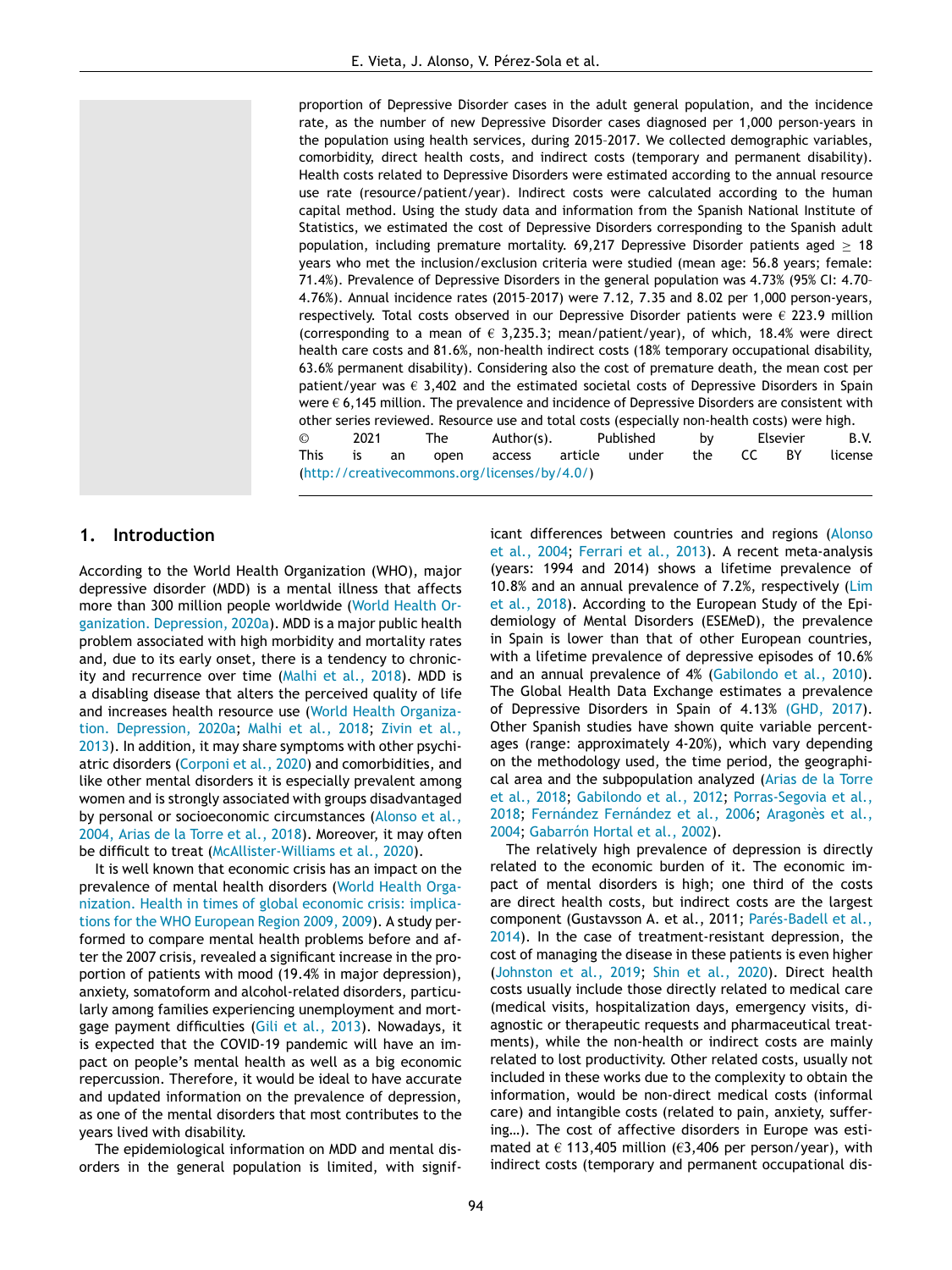ability) being the largest cost component (63.4%). The estimated cost of mood disorders in Spain was  $\epsilon$ 9.7 billion  $(63,232)$  per person/year) [\(Gustavsson](#page-9-0) et al., 2011). The authors assumed that the prevalence of MDD in Spain had not changed substantially with respect to the study by Sobocki [\(Sobocki](#page-10-0) et al. 2006). These figures related to mood disorders were estimated slightly higher in a study specifically modelled for Spain (societal cost €10.763 billion, cost per patient: €3,584) [\(Parés-Badell](#page-9-0) et al., 2014). In Spain, other groups have estimated the cost of depression in specific regions. In a study carried out in Catalonia, annual costs of €735 million were estimated, 78.8% due to occupational disability [\(Salvador-Carulla](#page-10-0) et al., 2011). More recent unpublished data found an approximate cost of  $\epsilon$  9-10 billion per year, which is around 1% of gross domestic product (GDP) [\(FEPSM,](#page-9-0) 2017). There are no more recent data estimating the costs of depression in the total population in Spain, although a more recent publication has estimated the costs of the specific population with depression that is hospitalized, being this total annual cost €44,839,196 [\(Darbà and](#page-9-0) Marsà et al., 2020)

Accurate figures about prevalence and costs are important when considering the necessary investment in mental health. In a global analysis of investment in mental health, a benefit-cost ratio of 3.3–5.7: 1 was estimated when both economic and health returns were [considered](#page-9-0) (Chisholm, D. et al., 2016) and specific tools have been developed to assess the cost-effectiveness of scaling up preventive interventions for treating people with subclinical depression, showing that there is an 82% probability that scaling up prevention is cost-effective given a willingness-to-pay threshold of €20,000 per QALY [\(Lokkerbol](#page-9-0) et al., 2020). However, while there is an international call to invest in mental health (World Health [Organization](#page-10-0) 2020b) the recession that usually accompanies the economic crisis frequently includes budget cuts in public spending on Mental Health Care [\(Hodgkin](#page-9-0) et al., 2020).

However, there are no recent published data on the prevalence and cost of Depressive Disorders in Spain (and therefore its associated costs), and data on incidence is scarce; so this study may be of interest and may provide hints on prevalence, incidence and costs that may be extrapolated to other countries and that could help in decision-making processes. The objective of the study was to assess the prevalence and incidence and health and nonhealth costs associated with Depressive Disorders (DD) in usual clinical practice. In addition, the cost of DD in the Spanish adult population was estimated.

#### **2. Patients and methods**

#### **2.1. Design and study population**

A retrospective, observational study was carried out. Electronic medical records (EMR) were obtained from the BIG-PAC administrative database representative of the general population [\(Sicras-Mainar](#page-10-0) et al., 2019) (data source: secondary; proprietor: Atrys Health; estimated population: 1.8 million patients; database registration: <http://www.encepp.eu/encepp-/viewResource.htm?> id*-29236*#). The primary data come from the computerized medical records of seven integrated public health areas (primary care centers and hospitals) in seven Spanish autonomous communities. EMR are anonymized prior to export to BIG-PAC in compliance with Organic Law 3/2018 of 5 December on the Protection of Personal Data and guarantee of digital rights [\(https://www.boe.es/eli/en/lo/2018/12/05/3\)](https://www.boe.es/eli/en/lo/2018/12/05/3).

Patients aged  $\geq$  18 years with a diagnosis of a Depressive Disorder who had sought care from the healthcare system during 2015-2017 were selected. The diagnosis of Depressive Disorder was established using the International Classification of Diseases (tenth edition) Clinical Modification (ICD-10-CM; [https://eciemaps.mscbs.gob.es\)](https://eciemaps.mscbs.gob.es), which includes the following codes: F32 [major depressive disorder, single episode], F33 [recurrent episode], F41.8 [depression with anxiety; mixed anxietydepressive disorder], F34.1 [dysthymic disorder; includes persistent anxious depression, neurotic depression, depressive neurosis, depressive personality disorder], and F39 [unspecified mood disorder].

#### **2.2. Inclusion and exclusion criteria**

The inclusion criteria were: a) age  $\geq$  18 years, b) active patients  $( \geq 2$  contacts with the health care system) in the database during the observational period. Exclusion criteria were: a) displaced or out-of-area patients, b) permanently institutionalized patients (geriatric residences), c) terminal illness (Z51.5), dialysis (N18. 6) and a history of dementia (F01-F03, G30), bipolar depression (F31) and/or psychosis (F20-F29).

#### **2.3. Prevalence and incidence rate**

The prevalence was computed as the proportion of the total number of diagnosed cases of depressive disorders among the general population, and it was calculated for the 3-year 2015-2017 period (cumulative prevalence) and for each year separately (2015, 2016 and 2017; annual prevalence). The incidence rate was calculated as the number of new cases diagnosed with a depressive disorder per 1000 persons/year among the population attended in the health system (2015, 2016 and 2017). Standardization of the results was not necessarily due to the similarity of the population pyramid (age/sex) of the study patients with that of the Spanish population [\(Sicras-Mainar](#page-10-0) et al., 2019).

#### **2.4. Demographic and comorbidity variables**

We collected information on age (continuous and by range) and sex, a history of high blood pressure, diabetes mellitus, obesity, active smoking, high alcohol intake, ischemic heart disease, cerebrovascular accident, heart failure, kidney failure, anxiety and malignancies. As summary variables of general comorbidity, a the Charlson Comorbidity Index [\(Charlson](#page-9-0) et al., 1987) and the number of chronic comorbidities were calculated at the beginning of the study. We also measured all-cause deaths and certain variables related to suicidality or violence to others (ICD-09-CM: V62.84 [Suicidal ideation], V62.85 [Homicidal ideation], V71.89 [Suicide attempt, alleged], 300.9 [At risk for suicide], 960-979 [Poisoning by drugs, medicinal and biological substances] and E950-E959 [Suicide and self-inflicted injury].

#### **2.5. Resource use and general cost analysis**

Resource use and the associated costs of all patients selected for the cost analysis were annualized. That is, the absolute value of each resource [\(Table](#page-3-0) 1) during 2015-2017 had a value proportional to the follow-up period (in days; maximum 1095 days), with the annual rate (resource/patient-year) being obtained for each resource.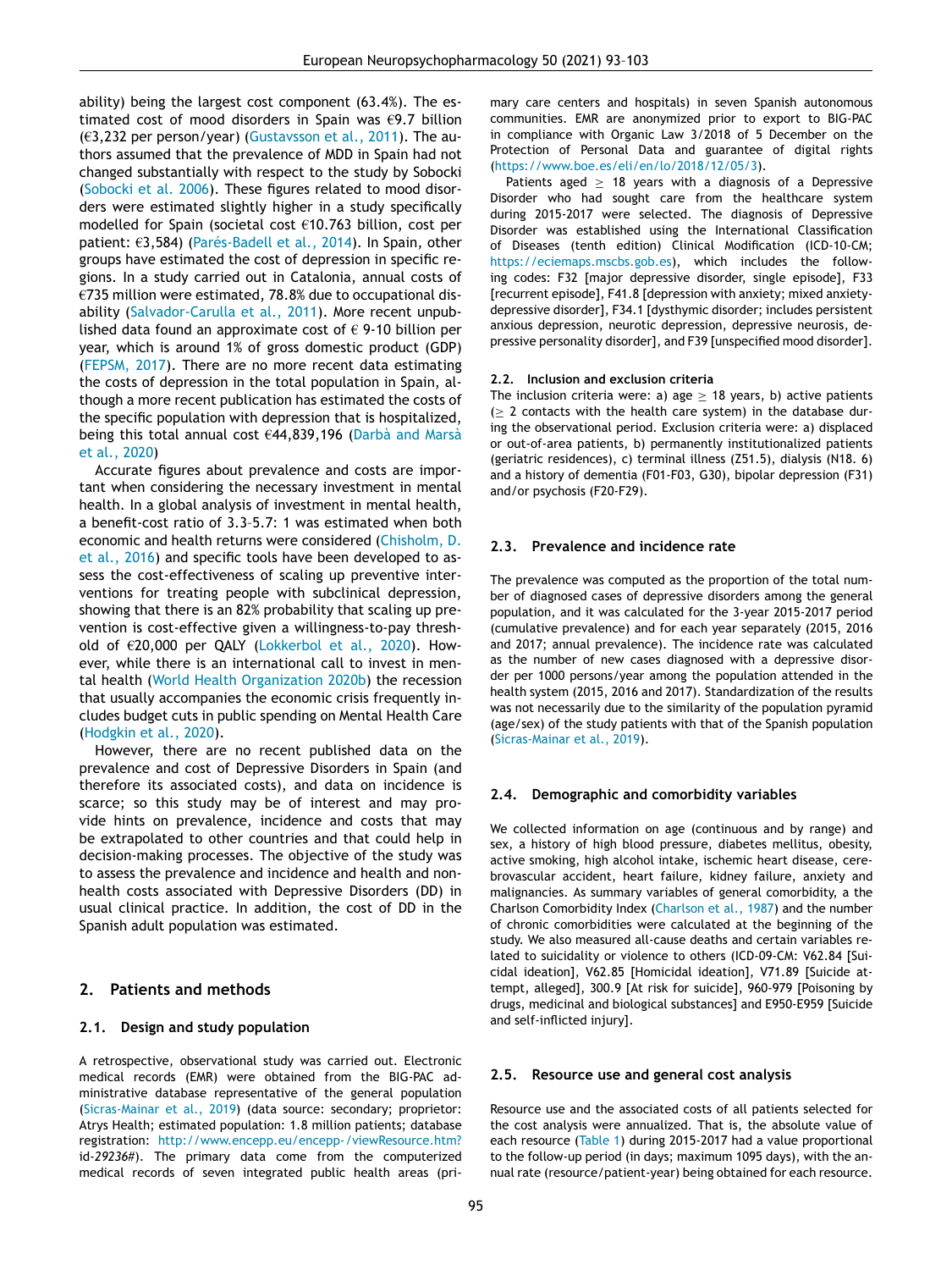<span id="page-3-0"></span>

|  |  | <b>Table 1</b> Direct and indirect unit costs in Spain, 2017. |  |  |
|--|--|---------------------------------------------------------------|--|--|
|--|--|---------------------------------------------------------------|--|--|

| Direct and indirect unit costs                          | Unit costs in $\epsilon$ (2019) |  |
|---------------------------------------------------------|---------------------------------|--|
| Medical visits                                          |                                 |  |
| Primary care visit                                      | 23.19                           |  |
| Hospital emergency room visit                           | 117.53                          |  |
| Hospitalization (one day)                               | 420.90                          |  |
| Specialized care visit*                                 | 65.00                           |  |
| Complementary tests**                                   |                                 |  |
| Laboratory tests                                        | 32.30                           |  |
| Conventional radiology                                  | 28.50                           |  |
| Diagnostic/therapeutic tests                            | 47.12                           |  |
| Computed axial tomography                               | 96.00                           |  |
| Magnetic nuclear resonance                              | 177.00                          |  |
| Electroconvulsive therapy***                            | 190.00                          |  |
| Pharmaceutical prescription                             | Retail price                    |  |
| Temporary work disability (indirect costs; female-male) | AAE $(E 59.7 - 79.2 / day)$     |  |
| Permanent work disability (indirect costs; female-male) | AAE ( $\in$ 61.3-81.4/day)      |  |

Source of health resources: hospital accounting and National Statistical Institute.

AAE: average annual earnings (Source: INE, 2017).

∗ Only in the psychiatry, psychotherapy and psychology services.

∗∗ Related to depressive disorders.

∗∗∗ Does not include hospital admission, which would be counted as a day of hospitalization.

Only costs related to the depressive disorder or psychiatric treatments were considered. We estimated both the direct health costs related to care (medical visits, hospitalization days, emergencies, diagnostic or therapeutic requests, pharmaceutical prescription), and the non-health or indirect costs related to lost productivity (days of temporary and permanent work disability). ECT unit cost only considers the ECT technique to avoid double counting of hospitalizations. Cost due to premature death is not be included in this analysis, as the identification of premature deaths could not be done accurately.

Costs were expressed as the mean annualized cost per patient (mean/unit/year). The study concepts and their economic valuation are shown in Table 1 (referring to Depressive Disorders, year 2109). Medical prescriptions were quantified according to the retail price per pack at the time of prescription (according to Bot Plus of the Official General Council of Colleges of Pharmacists of Spain). Days of occupational disability were considered indirect non-health costs and were estimated using average annual earnings (AAE) (Instituto Nacional de [Estadística](#page-9-0) (INE), 2017). Productivity losses due to 1) temporary disability, 2) permanent disability, and 3) premature death (when estimating the total cost in the Spanish population through a simulated scenario) were estimated. The study did not include direct non-medical costs such as out-ofpocket costs or those paid by the patient/family, as they were not recorded in the database and the study design did not allow access to patients. For the same reason, indirect costs due to presenteeism or loss of unpaid productivity were neither included.

#### **2.6. Calculation of temporary and permanent disability**

To estimate temporary disability costs, we used 2017 AAE (Instituto Nacional de [Estadística](#page-9-0) (INE), 2017). To calculate AAE, the mean age of active patients/workers with disability in the study was taken into account, according to sex:  $\epsilon$  21,792.70 for females and  $\epsilon$  28,912.87 for males. The individual loss of work productivity was quantified according to the days of occupational disability and the corresponding AAE. For permanent disability, the same procedure

was carried out, although in this case the days of disability were the equivalent of 365 days/year. Considering the mean age of patients with permanent work disability, the AAE was  $\epsilon$  22,367.70 in females and  $\epsilon$  29,711.02 in males.

#### **2.7.** *Estimated cost of* **Depressive Disorders** *in the general Spanish population*

The mean cost/patient/year obtained was extrapolated to the total Spanish population according to the prevalence data obtained in the study. It was not possible to estimate the cost per premature death from the study data (unnatural cause: suicide), since the cause of death is not available in the database. Therefore, for this purpose, deaths due to suicide in the general Spanish population was obtained from the INE suicide register (INE, 2017, Suicide rates by age and sex).

#### **2.8. Estimation of the cost of premature death in Spain**

To estimate the cost of premature death, we used the incidence rate, with a discounted value of the present and future costs that occur in a given year [\(Oliva-Moreno](#page-9-0) et al., 2009). First, suicides attributable to depression were estimated for each age group (15–29, 30–59, and 60–65 years) and sex. Based on the methodology used by [Salvador-Carulla](#page-10-0) et al., (2011), 45% of suicides were considered related to depression. The final number of suicides attributable to depression was adjusted based on the percentage of employment rates (by age and sex) (INE, 2017, employment rates by age and sex). Subsequently we estimated the number of years of life lost by age and sex groups, by multiplying by the difference between the mean age of each group and 65 years (which was the official retirement age in Spain during the observational period included in the analysis). Once the total years of life lost in each group were calculated, the total earnings lost for each group was estimated, based on the mean earnings for the Spanish working population by sex and age. Different tranches (from the initial mean age, to 64 years old) have been considered for each group, each of them with different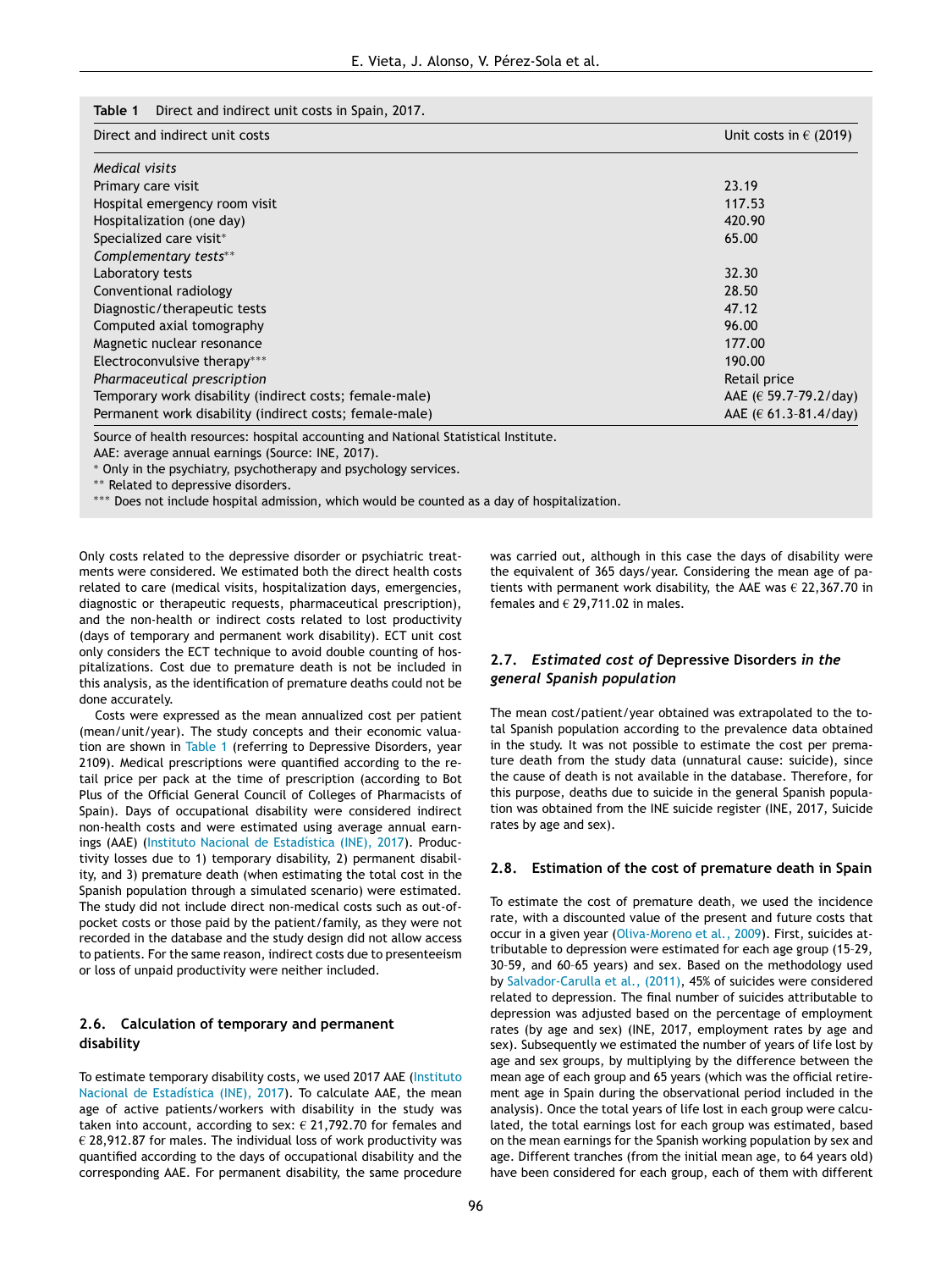average annual earnings, since this average annual earnings varies with age. An annual pay increase of 1% and an annual discount rate of 3% were also considered. In summary:

- Group  $<$  30 (mean age 22 years old):  $\Sigma$  annual and discounted earnings of tranche 1 (22-29 years old) + tranche 2 (30-59 years  $old$ ) + tranche 3 (60-64 years old)
- Group 30-59 (mean age 45 years):  $\Sigma$  annual and discounted earnings of tranche 1 (45-59 years old) + tranche 2 (60-64 years old)
- Group 60-64 (mean age 62 years):  $\Sigma$  annual and discounted earnings of tranche 1 (60–64 years old)

#### **2.9. Confidentiality of information and ethical aspects**

The study was classified by the Spanish Agency for Medicines and Health Products (EPA-OD) and subsequently approved by the research ethics committee of the Consorci Hospitalari de Terrassa (Barcelona).

#### **2.10. Statistical analysis**

The search criteria in the database were based on computer sentences (SQL script). The data were carefully reviewed, through exploratory analyses and careful data management, by observing the frequency distributions and searching for possible registration or coding errors. A descriptive univariate analysis was made. Qualitative data were analyzed using absolute and relative frequencies, and quantitative data by estimating using means, standard deviation (SD), median, percentiles 25 and 75 of the distribution (interquartile range) and 95% confidence intervals (CI) for the estimate of parameters. Analyses were carried out using SPSSWIN (version 23). Statistical significance was established as *p*<0.05.

#### **3. Results**

Of an initial population of 1,469,659 persons aged  $> 18$  years (the population census  $> 18$  years in our database), 70,383 patients had been diagnosed with a depressive disorder according to the diagnostic criteria established in our study. To estimate the costs of prevalent cases, 69,217 subjects who met the inclusion/exclusion criteria and could be followed during the study period were analyzed (Fig. 1).

### **3.1. Baseline characteristics**

[Table](#page-5-0) 2 shows the baseline characteristics of the series studied. The mean age was 56.8 years, 71.4% were female and the mean Charlson index was 0.8 points. Anxiety (34.3%), dyslipidemia (30.2%) and high blood pressure (28.1%) were the most frequent psychiatric and medical comorbidities.

#### **3.2. Frequency of DD (2015–2017)**

The estimated mean prevalence per year during 2015–2017 was 5.43% (CI: 5.39–5.47) in the population attended and 4.73% (CI: 4.70–4.76) in the general population (reference population covered). Depressive Disorder was more prevalent among females (7.2%) than in males (3.5%), and among the 45–64 years age group (39.7%). Incidence rates in the population attended by the health system during 2015, 2016 and 2017 were 7.12, 7.35 and 8.02 per 1000 persons/year



**Fig. 1** Study flow diagram.

respectively (mean incidence 7,5 per 1000 persons/year) [\(Table](#page-5-0) 3).

### **3.3. Use of direct health resources and indirect non-health costs**

The main components of health resource use (mean use/patient/year) were primary care visits 7.9 (SD: 7.2), specialist visits 0.6 (SD: 2.2) and days of hospital stay 0.3 (SD: 13.8). Diagnostic tests had no marked impact. Indirect non-health costs showed the mean days of temporary disability were 8.8 (SD: 37.8). In patients with  $> 1$  days of work disability, the median was 27 days, and the mean, 53.5 days (minimum-maximum values 2–365). 8.6% of patients had permanent work disability. [Table](#page-5-0) 4 shows the direct health and indirect non-health costs of depressive disorders as the mean/patient-year (in  $\epsilon$ ). The total cost (health and nonhealth) was  $\in$  223.9 million (69.217 patients  $x \in$  3.235.3), of which 18.4% corresponded to direct health costs and 81.6% to indirect non-health costs. The share of non-health costs was 18% for temporal work disability and 63.6% for permanent disability. The largest components of the health cost were primary care visits (5.7%;  $\epsilon$  183), antidepressant treatments (4.8%;  $\in$  155.8) and hospital admissions (4%;  $\in$  130.6). The mean cost/patient/year, not including the cost of premature death, was  $\epsilon$  3235.

#### **3.4. Cost of depressive disorders in Spain**

[Table](#page-6-0) 5 shows the estimated societal cost of depressive disorders in Spain population (INE, 2017, population aged  $> 18$ years). A prevalence of 4.73% was assumed in the general population. According to this prevalence and a population ≥18 years old of 38,158,732 people in 2017, 1,806,180 patients with depressive disorder were estimated in the Spanish population. The health costs were  $\epsilon$  594 and non-health costs were  $\epsilon$  582 due to temporary work disability plus 2059 due to permanent disability. The cost of premature death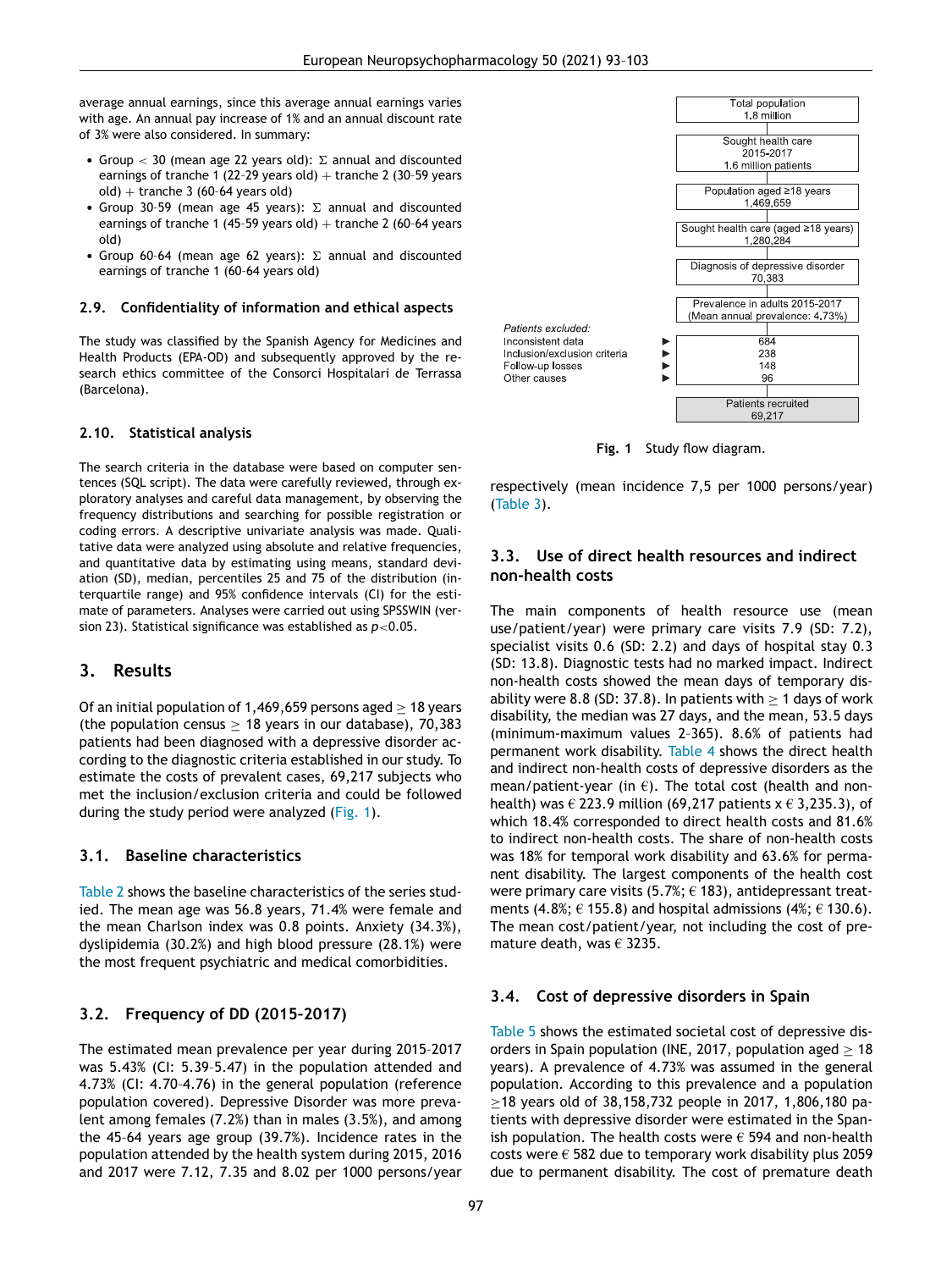| Demographics<br>Mean age, years (SD)<br>Ranges: 18-44 years<br>45-64 years<br>65-74 years<br>$\geq$ 75 years<br>Sex (female)<br>General comorbidity<br>Mean chronic diagnoses (SD)<br>Mean Charlson Index (SD)<br>0 | 56.8 (17.0)<br>18,561 (26.8%)<br>27,476 (39.7%)<br>11,537 (16.7%)<br>11,643 (16.8%)<br>49,392 (71.4%)<br>1.5(1.3)<br>0.8(1.2) |
|---------------------------------------------------------------------------------------------------------------------------------------------------------------------------------------------------------------------|-------------------------------------------------------------------------------------------------------------------------------|
|                                                                                                                                                                                                                     |                                                                                                                               |
|                                                                                                                                                                                                                     |                                                                                                                               |
|                                                                                                                                                                                                                     |                                                                                                                               |
|                                                                                                                                                                                                                     |                                                                                                                               |
|                                                                                                                                                                                                                     |                                                                                                                               |
|                                                                                                                                                                                                                     |                                                                                                                               |
|                                                                                                                                                                                                                     |                                                                                                                               |
|                                                                                                                                                                                                                     |                                                                                                                               |
|                                                                                                                                                                                                                     |                                                                                                                               |
|                                                                                                                                                                                                                     |                                                                                                                               |
|                                                                                                                                                                                                                     | 41,733 (60.3%)                                                                                                                |
| 1                                                                                                                                                                                                                   | 15,117 (21.8%)                                                                                                                |
| $\overline{2}$                                                                                                                                                                                                      | 4,349 (6.3%)                                                                                                                  |
| $3+$                                                                                                                                                                                                                | 8,018 (12.0%)                                                                                                                 |
| Associated comorbidities, $N$ (%)                                                                                                                                                                                   |                                                                                                                               |
| High blood pressure                                                                                                                                                                                                 | 19,429 (28.1%)                                                                                                                |
| Diabetes mellitus                                                                                                                                                                                                   | 6,831(9.9%)                                                                                                                   |
| Dyslipidemia                                                                                                                                                                                                        | 20,871 (30.2%)                                                                                                                |
| Obesity                                                                                                                                                                                                             | 8,424 (12.2%)                                                                                                                 |
| Active smoker                                                                                                                                                                                                       | 6,572(9.5%)                                                                                                                   |
| Alcoholism                                                                                                                                                                                                          | 748 (1.1%)                                                                                                                    |
| Ischemic heart disease                                                                                                                                                                                              | 2,018 (2.9%)                                                                                                                  |
| Cerebrovascular accident                                                                                                                                                                                            | 1,938 (2.8%)                                                                                                                  |
| Heart failure                                                                                                                                                                                                       | 1,812 (2.6%)                                                                                                                  |
| Kidney failure                                                                                                                                                                                                      | 2,232 (3.2%)                                                                                                                  |
| Anxiety                                                                                                                                                                                                             | 23,750 (34.3%)                                                                                                                |
| Neoplasms                                                                                                                                                                                                           | 7,410 (10.7%)                                                                                                                 |

<span id="page-5-0"></span>**Table 2** Baseline characteristics of patients with Major Depressive Disorder (MDD).

**Table 4** Yearly health (direct) and non-health (indirect) costs (in  $\epsilon$ ) of Depressive Disorders per patient (study population,  $N = 69,217$ .

| Cost components              | $\epsilon$ (mean/patient/year) |
|------------------------------|--------------------------------|
| Primary care visits          | 183.0 (166.2)                  |
| Hospital emergency room      | 15 (121.4)                     |
| visits                       |                                |
| Specialist visits            | 40.5 (141.2)                   |
| Hospital stays               | 130.6 (5.792.4)                |
| Laboratory tests             | 24.5 (31.7)                    |
| Conventional radiology       | 6.0(24.1)                      |
| Axial tomography             | 0.6(5.4)                       |
| Magnetic nuclear resonance   | 1.7(13.3)                      |
| Other complementary tests    | 27.2 (465.2)                   |
| Electroconvulsive therapy    | 9.5(1.1)                       |
| Anti-depressant medication   | 155.8 (449.3)                  |
| Health costs                 | 594.2 (6.031.5)                |
| Non-health costs             |                                |
| - Temporary disability (days | 582.3 (2.493.1)                |
| of occupational disability)  |                                |
| - Permanent disability       | 2,058.8 (6,711.7)              |
| Total cost                   | 3,235.3 (10,606.7)             |

Values are expressed as means (SD: standard deviation) The cost of premature death could not be estimated, as the exact cause was not available.

Values expressed as percentages (*N*, %) or mean (SD: standard deviation)

was  $\epsilon$  301,571,055. Therefore, the societal cost of depressive disorders also including the cost of premature death in the Spanish population, was estimated at  $\epsilon$  6,145 million. The mean cost per patient/year with was  $\epsilon$  3402 [\(Fig.](#page-6-0) 2).

| $\frac{1}{2}$              |                                 |                              |                        |
|----------------------------|---------------------------------|------------------------------|------------------------|
| Annual prevalence          | Population aged $\geq$ 18 years | Depressive Disorder patients | Prevalence             |
| (Population attended)      | attended                        | aged $\geq$ 18 years         |                        |
| 2015                       | 1,279,532                       | 68,462                       | 5.40%                  |
| 2016                       | 1,280,196                       | 69,090                       | 5.40%                  |
| 2017                       | 1,281,125                       | 69,886                       | 5.50%                  |
| Average annual prevalence  | 1,280,284                       | 69,146                       | 5.43%                  |
| (mean, $95\%$ CI)          |                                 |                              | (95% CI: 5.39-5.47)    |
| Annual prevalence (General | Population aged $\geq$ 18 years | Depressive Disorder patients | Prevalence             |
| population 2015-2017)      | attended                        | aged $\geq$ 18 years         |                        |
| 2015                       | 1,468,795                       | 68,462                       | 4.70%                  |
| 2016                       | 1,469,559                       | 69,090                       | 4.70%                  |
| 2017                       | 1,470,624                       | 69,886                       | 4.80%                  |
| Mean annual prevalence     | 1,469,659                       | 69,146                       | 4.73%                  |
| (95% CI)                   |                                 |                              | $(95\%$ CI: 4.70-4.76) |
| Incidence rate (per 1,000  | Population aged $\geq$ 18 years | Depressive Disorder patients | Incidence              |
| persons/year)              | attended                        | aged $\geq$ 18 years         |                        |
| 2015                       | 1,279,532                       | 9,116                        | 7.12‰                  |
| 2016                       | 1,280,196                       | 9,408                        | 7.35%                  |
| 2017                       | 1,281,125                       | 10,272                       | 8.02%                  |

# **Table 3** Frequency of DD (2015-2017).

CI: confidence intervals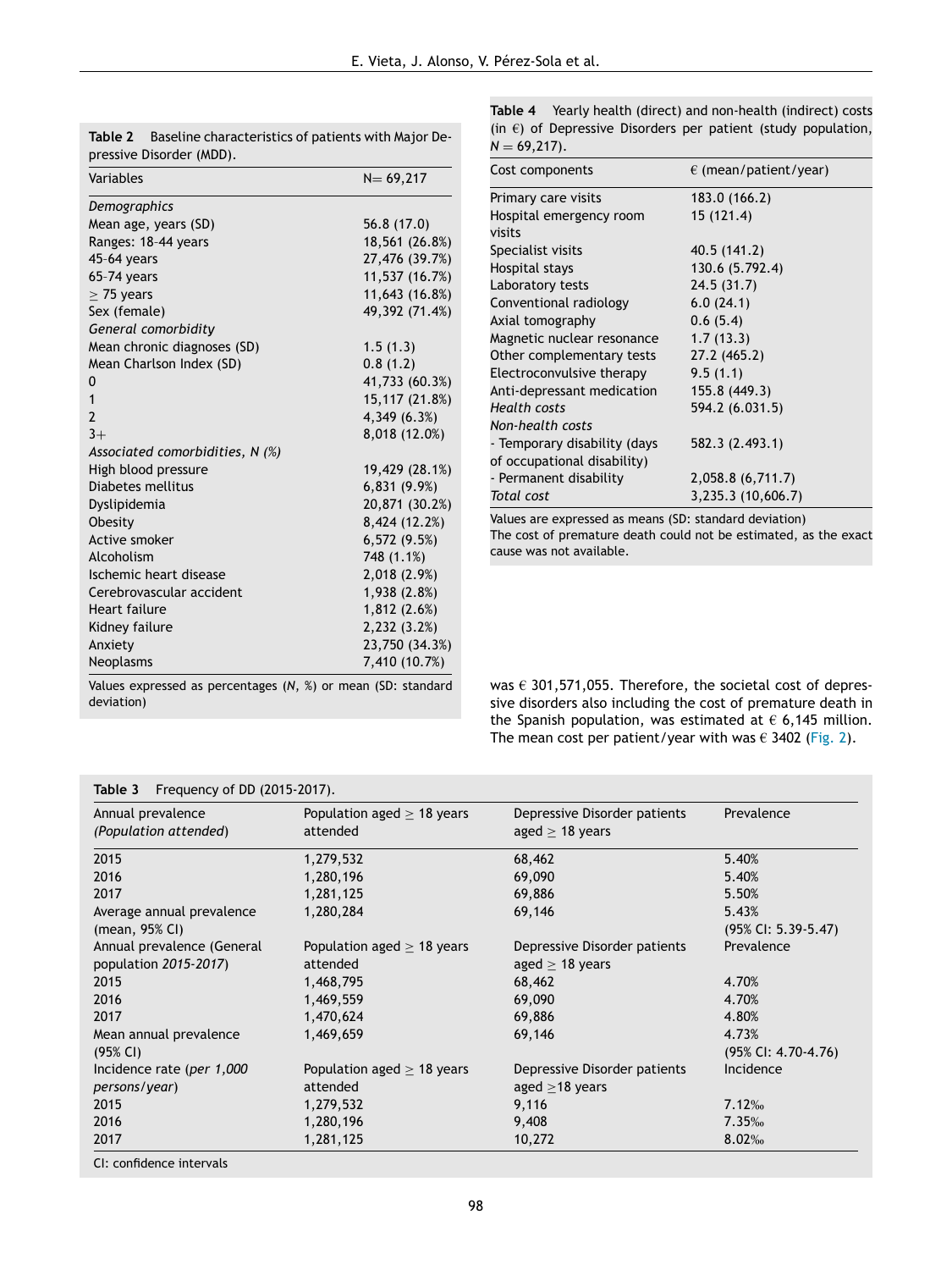| <b>Study concepts</b>                          | Study results     | Spanish population*  |       |
|------------------------------------------------|-------------------|----------------------|-------|
|                                                | $(2015 - 2017)$   | (simulated scenario) |       |
| Epidemiological data                           | N, %              | Demographic data     |       |
| General population                             | 1,801,072         | 46,515,845           |       |
| Population aged $\geq$ 18 years                | 1,469,659         | 38,158,732           |       |
| Population attended aged $\geq$ 18 years       | 1,280,284         |                      |       |
| With DD diagnosis                              | 70,383            | 1,806,180            |       |
| Recruitment - DD (study)                       | 69,217            |                      |       |
| Prevalence in adults (aged $\geq$ 18 years)    | 4.73%             |                      |       |
| Costs 2015-2017/annualized-adults              | Mean/patient-year | Cost components      | $\%$  |
| <b>Health</b>                                  | €594              | €1,073,232,145       | 17.5% |
| Temporary work disability                      | €582              | €1,051,738,603       | 17.1% |
| Permanent disability                           | €2,059            | €3,718,563,346       | 60.5% |
| Estimate for premature death**                 |                   | €301,571,055         | 4.9%  |
| Total cost DD - Spain                          | €3,235            | €6,145,105,149       | 100%  |
| Cost/patient/year - Spain                      |                   | €3,402               |       |
| Cost per capita (population aged $>$ 18 years) |                   | €161                 |       |

<span id="page-6-0"></span>**Table 5** Estimated societal costs of Depressive Disorders in Spain, 2017 (in €).

∗Source: INE (Spanish population pyramid, 2017.

∗∗Costs for premature death include those related to suicide during 2017.



Cost estimation considering direct health-care costs related to the depressive disorder or psychiatric treatments, indirect costs related to temporary and permanent disability, and suicide-related premature death.

**Fig. 2** Cost of depressive disorders in Spain.

#### **4. Discussion**

This study shows that the prevalence of depressive disorders is very close to 5% and the annual incidence rate of diagnosed depressive disorders in Spain is 7–8 cases/1000 persons/year. Resource use and the total costs (especially indirect costs) associated with depressive disorders are high. Most Spanish studies on this subject have used methodologies based on interviews or questionnaires, whereas there is a lack of observational studies using population based EMR. This different methodology used makes it difficult to compare our results, and at the same time support the interest and need for this type of studies.

Available published data suggests that a large percentage of the population may develop MDD over their lifetime

[\(Malhi](#page-9-0) et al., 2018). The literature review showed significant variations in the estimated prevalence and a scarcity of data in recent years, especially in the Spanish population. This may be related to the design of the study, including the time period, the subpopulations analyzed (geographical areas, specific subgroups, selected diagnostic codes), the methodology and the instruments used to measure MDD (population interview vs registered diagnoses) or other aspects that may have an impact on the results (Wang et al., 2017; [Ferrari](#page-9-0) et al., 2013; [Kessler](#page-10-0) et al., 2003).

In our study, the prevalence/year of Depressive Disorder was 4.73% in the general population and the incidence rate was 7–8/1000 patients/year. Llorente, in a cohort of 62,804 patients attended by primary care during 2010, found a prevalence of depression of 5.67%, a mean age of 59 years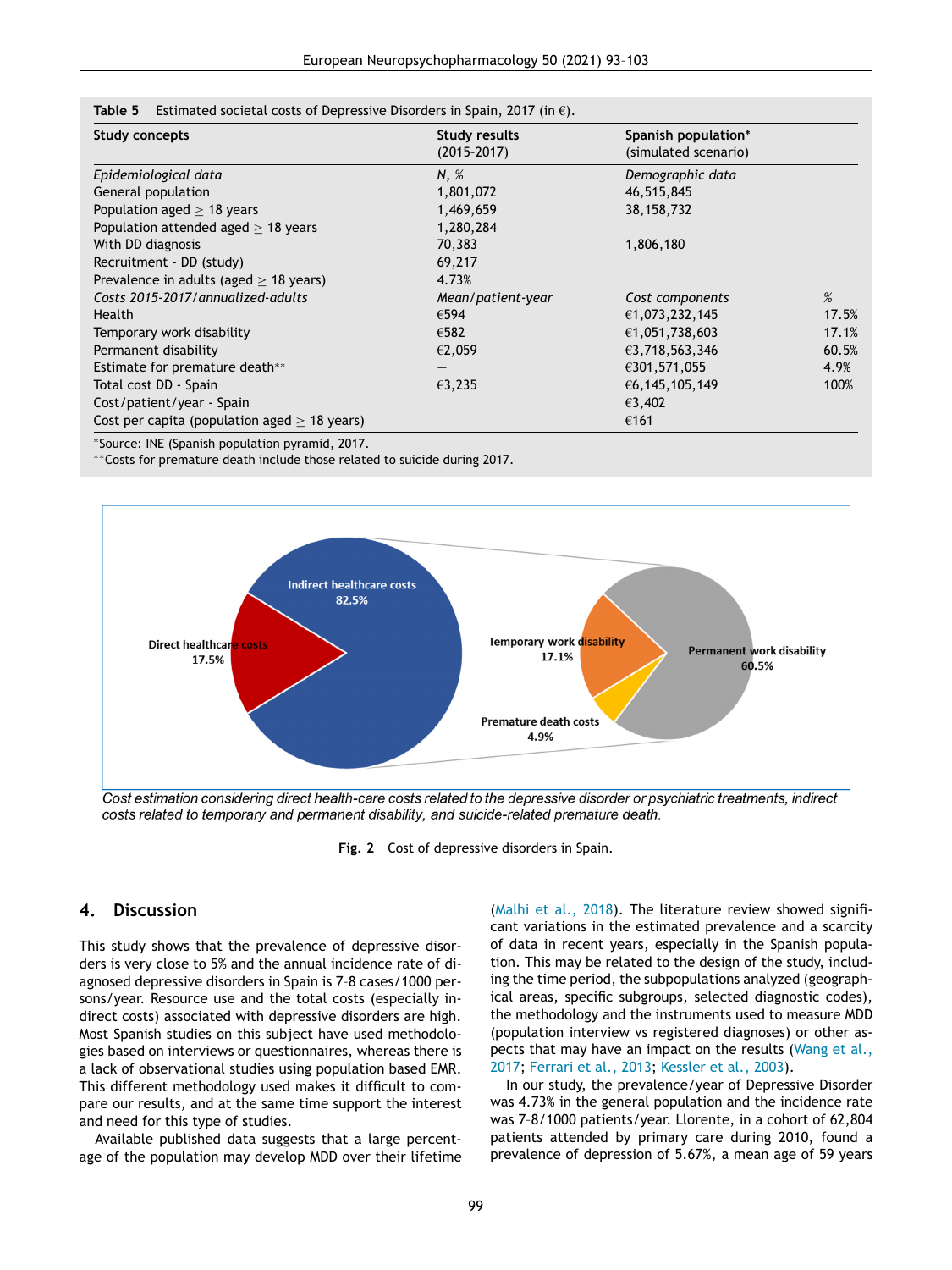and a higher proportion of females (female-male ratio: 3:1) [\(Llorente](#page-9-0) et al., 2018). Arias de la Torre found a current depressive disorder prevalence of MDD of  $> 8\%$  in females and 4% in males (data obtained from the European Health Survey [PHQ-8]). The authors found the prevalence in Spain was high, especially among females, and was strongly associated with personal and [socioeconomic](#page-8-0) variables (Arias de la Torre et al., 2018). Gabilondo, using Spanish data from the ESEMeD, found a prevalence of major depressive episodes (assessed using the Composite International Diagnostic Interview Version 3.0) of 4%. The authors concluded that the prevalence of MDD in Spain is lower than in other Western countries and that, together, the results provide a complex picture of the epidemiology of MDD in Spain compared with other European countries [\(Gabilondo](#page-9-0) et al., 2010). Researchers from the ODIN international study of 8,764 subjects found an overall prevalence of depressive episodes or major depression of 8.6%, with a higher prevalence in Ireland and the United Kingdom. The authors showed that these disorders are highly prevalent in Europe. The main finding was the large difference in the prevalence in the centers analyzed [\(Ayuso-Mateos](#page-8-0) et al., 2001).

Other Spanish studies found a prevalence of depressive disorders in primary care patients of 20.2% and highlighted subclinical depressive disorders, especially in females and older patients [\(Roca](#page-10-0) et al, 2009; Gabarrón Hortal et al., 2002). Compared with other European or [international](#page-9-0) studies, our results show slightly lower rates as might be expected in a study on the prevalence of diagnosed depression compared with prevalence studies using specific interviews conducted in the general population [\(Alonso](#page-8-0) et al., 2004). As epidemiological studies have found that 31% of MDD patients with severe depression would not have used healthcare resources in the previous 12 months. (Gabilondo et al., 2011), our study could be [underestimating](#page-9-0) this prevalence of depressive disorder. One of the reasons that would explain the higher prevalence of depressive disorders found in studies performed in primary care settings than the prevalence shown in this study is that, in Spain, depressive disorders are primary attended in primary care settings, which would significantly increase the prevalence in this specific population.

For example, a US study in 10,257 subjects aged  $> 20$ years found a prevalence of depressive symptoms of 8% between 2015 and 2020 (according to a PHQ-9 score of  $\geq$  10), and 19.7% of adults surveyed reported feeling depressed at least once a month (Cao et al., [2020\)](#page-9-0). Allowing for the methodological limitations of the studies reviewed, our results are in line with the population-based estimates described above, although the results in the population receiving medical care might be slightly higher. In Spain, based on reported data, about 1.8 million adults could have some type of depressive disorder annually (simulated prevalence scenario).

Total direct and indirect costs were  $\epsilon$  223.9 million (69,217 patients  $x \in 3.235$ ; mean/patient/year). The cost components were (a) direct health costs: 18.4%; (b) indirect costs: 81.6% [temporary occupational disability: 18.0%; permanent disability: 63.6%]), without taking into account the cost of premature deaths due to suicide. There is little available evidence in Spain on the cost of depression in the general population, and methodological variations make it difficult to compare the results. However, studies consistently show that MDD is a public health problem and results in a high economic burden (health, non-health and social; disability and reduced quality of life) in patients, caregivers and society at large [\(Zivin](#page-10-0) et al et al., 2013; [Darbá and](#page-9-0) Marsá, 2020; [Lépine](#page-9-0) and Briley, 2011).

The cost of depressive disorders in the Spanish population was estimated at  $\epsilon$  6,145 million. The mean cost per patient/year was  $\epsilon$  3,402 (cost per capita in persons aged  $\geq$ 18 years:  $\epsilon$  161). A 2006 study estimated the total cost of depression in Europe at  $\epsilon$  118 billion, with 61% due to the indirect costs of occupational disability and lost productivity. Likewise, the estimated economic burden of depression in Spain in 2005 was about  $\epsilon$  5 billion per vear, with a distribution of resource use very similar to that found in Europe as a whole [\(Sobocki](#page-10-0) et al., 2006). In Catalonia, in 2006, depression had a direct health cost of  $\epsilon$  155 million (21%), which rose to  $\epsilon$  735 million (79%) when lost productivity was included (temporary disability: 27%; permanent: 48%). Premature mortality was 4%. The authors concluded that inefficiencies can be found in the overuse of medicines and in the criteria of occupational disability [\(Salvador-Carulla](#page-10-0) et al., 2011). Another Spanish study found that the direct public cost of depression in the city of Sabadell (Barcelona, Spain) was € [9,155,620](#page-9-0) in 2007 and € 9,304,706 in 2008 (Pamias Massana et al., 2012). The relative weight of primary care visits and drug use accounted for more than 85% of the direct cost. In both cases, the weight corresponding to temporary work disability was the most relevant. Other authors have estimated the total cost of mental illness in Spain at about €7,019 million. Direct medical costs accounted for 39.6% of the total cost and 7.3% of total public health spending in Spain. Informal care costs accounted for 17.7% of the total costs and lost productivity for 42.7%. The authors concluded that the cost of mental illness in Spain has a considerable economic impact from a social [perspective](#page-9-0) (Oliva-Moreno et al., 2009). And it is important to mention that most of these works do not include other important matters such as the burden of caregivers. In a recent study it has been shown that it showed that the caregivers 'rejective attitude toward their patients was determined by their level of depressive symptoms, perceived reassurance seeking, and subjective feeling of sadness and anger, rather than by their objective burden (Yu et al., [2020\)](#page-10-0).

Our results show that the total cost of depression, in absolute terms, was higher than the costs found in other Spanish studies. Despite making conservative estimates of the Spanish population, the data reviewed came from older studies and may be far from the current reality. In relative terms, our results were similar to those of a Catalonian study that included the cost of premature deaths, although these accounted for only 4% of the total cost. One notable aspect of our study is the shorter time of temporary work disability and the relatively greater weight of longterm or permanent occupational disability. This may be due to better management by health professionals or the health administration that currently regulates these processes, resulting in a reduction in the mean cost per patient of occupational disability in the working population. Despite the significant social and economic burden of depressive disorders, some studies suggest that only a minority of patients receive adequate minimum treatment: 1 in 5 people in high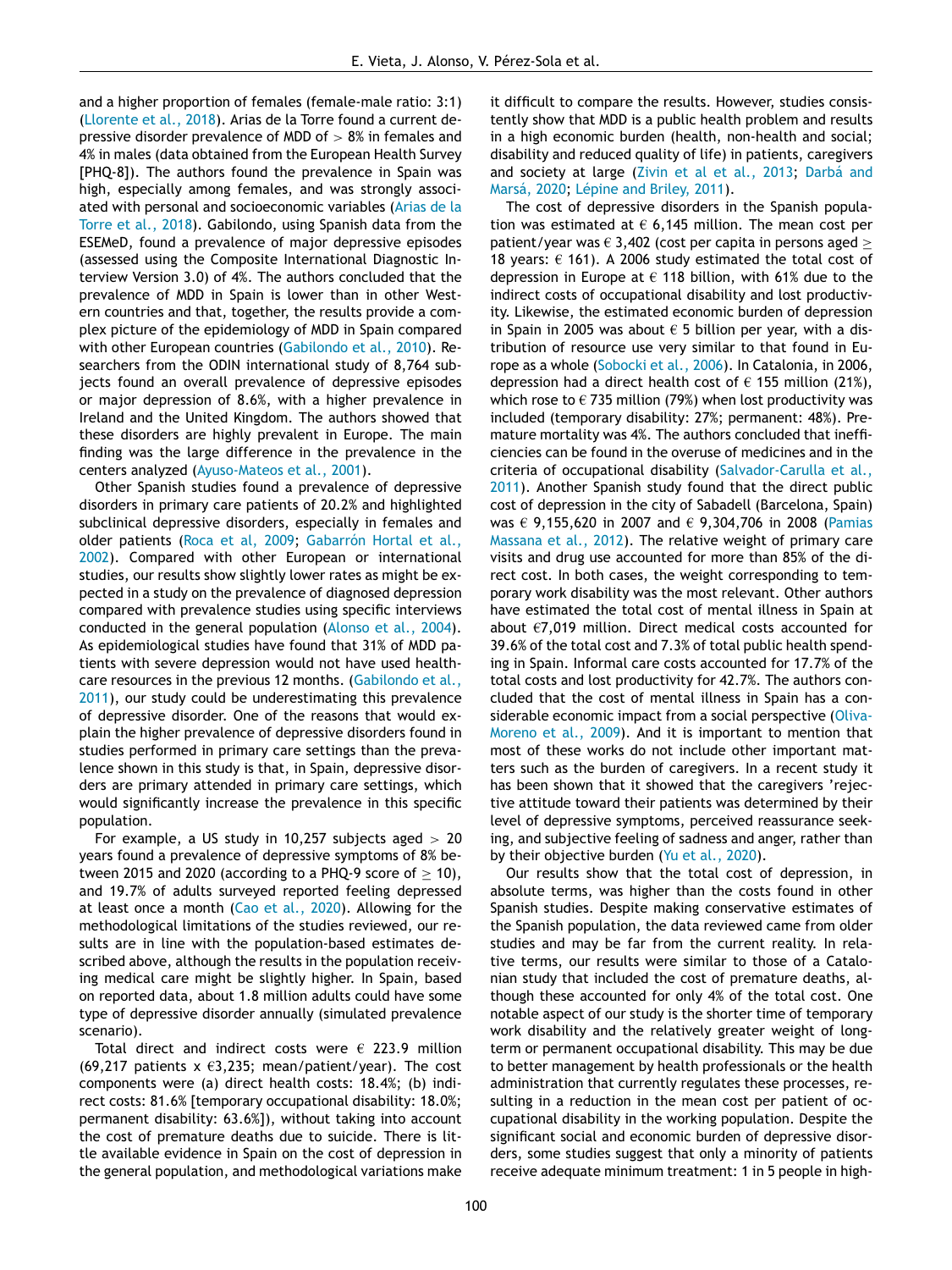<span id="page-8-0"></span>income countries and 1 in 27 in low- and middle-income countries [\(Thornicroft](#page-10-0) et al., 2017).

The strengths of our study include a large sample size and its [representativeness](#page-10-0) of the general population (Sicras-Mainar et al., 2019). Nevertheless, some limitations of the study deserve discussion. 1) First, as a retrospective and observational design study, the potential disease underrecording (frequencies based on diagnosed cases) which could reflect a prevalence below that expected considering other methodologies (based on interviews to general population). This possible limitation of under-diagnosis is also a strength of the study, permitting a contrast between the prevalence of diagnosed Depressive Disorder in our study and the epidemiological data from other methodologies based on population studies. 2) The possible inaccuracy of diagnostic coding in terms of the diagnosis of depressive disorders may also be a limitation of this study. To avoid loss of sensitivity in the result and taking into account this variability when assigning a certain diagnostic code, it was decided to include different depression related diagnostic codes. 3) The lack of variables in the database that could influence the final results (socioeconomic level, occupational status [unemployed, housewives, etc.], demographic situation) is also a possible limitation. However, to overcome this limitation when estimating the cost of depressive disorder in the total population, mean average salaries and occupational status were taken into account. 4) The total costs could be underestimated, as only direct costs related to public health and the area of influence of the patient were accounted for (while other different costs related to specific comorbidities or potential conditions in these patients such as drug abuse were not included [\(Roncero](#page-10-0) et al., 2015). In the same way, occupational disability may be a limited indicator of indirect costs as they underestimate self-employment. Likewise, the costs of lost productivity due to presenteeism or to unpaid productivity were not included. The results and conclusions regarding the costs of this analysis are limited to direct costs in the public health system, as well as indirect costs due to productivity losses (work disabilities and premature death), so it should not be understood as the totality of the costs of depression. Finally, it should be considered that there are different methodologies that can be followed when carrying out this type of cost-of-illness analysis. Despite these limitations, the analysis of this study allows us to conclude that the prevalence and incidence of depressive disorder in Spain is high, having important economic consequences due to the costs derived from the loss of productivity.

# **Role of the founding source**

The study was funded by Janssen-Cilag S.A.

# **Declaration of Competing Interest**

TH and BH are full-time employees of Janssen-Cilag S.A. ASM and ASN are independent consultants at Atrys Health regarding the development of this study.

EV has received grants and served as consultant, advisor or CME speaker unrelated to the present work for the following entities: AB-Biotics, Abbott, Allergan, Angelini, Dainippon Sumitomo Pharma, Ferrer, Gedeon Richter, GH Research, Janssen, Lundbeck, Otsuka, Sage, Sanofi-Aventis, Sunovion, and Takeda.

VP has been a consultant to or has received honoraria or grants from AB-Biotics, AstraZeneca, Bristol-Myers-Squibb, CIBERSAM, FIS- ISCiii, Janssen Cilag, Lundbeck, Otsuka, Servier and Pfizer.

MR has received grants or served as advisor or speaker unrelated to the present work for Janssen, Lundbeck and Pfizer.

# **Acknowledgment**

None.

# **Funding**

The study was funded by Janssen-Cilag S.A.

### **Author contributions**

The conception and design of the manuscript were made by all authors; data collection and statistical analysis by ASM, ASN and BH; preparation of the first draft by ASM, and interpretation of the data, critical review and approval of the manuscript submitted by all authors.

# **Data availability**

The data supporting the study findings are available on request from the corresponding author, AS. The data are not publicly available as they contain information that could contain potentially identifying or sensitive patient information.

#### **References**

- Alonso, J., Angermeyer, M.C., Bernert, S., Bruffaerts, R., Brugha, T.S., Bryson, H., de Girolamo, G., Graaf, R., Demyttenaere, K., Gasquet, I., Haro, J.M., Katz, S.J., Kessler, R.C., Kovess, V., Lépine, J.P., Ormel, J., Polidori, G., Russo, L.J., Vilagut, G., Almansa, J., 2004. ESEMeD/MHEDEA 2000 Investigators, European Study of the Epidemiology of Mental Disorders (ESEMeD) Project, 2004. Prevalence of mental disorders in Europe: results from the European Study of the Epidemiology of Mental Disorders (ESEMeD) project. Acta Psychiatr. Scand. Suppl. 420, 21–27. doi[:10.1111/j.1600-0047.2004.00327.x.](https://doi.org/10.1111/j.1600-0047.2004.00327.x)
- Aragonès, E., Piñol, J.L., Labad, A., Masdéu, R.M., Pino, M., Cervera, J., 2004. Prevalence and determinants of depressive disorders in primary care practice in Spain. Int. J. Psychiatry Med. 34 (1), 21–35. doi[:10.2190/C25N-W4NY-BN8W-TXN2.](https://doi.org/10.2190/C25N-W4NY-BN8W-TXN2)
- Arias de la Torre, J., Vilagut, G., Martín, V., Molina, A.J., Alonso, J., 2018. Prevalence of major depressive disorder and association with personal and socio-economic factors. Results for Spain of the European Health Interview Survey 2014-2015. J. Affect. Disord. 239, 203–207. doi[:10.1016/j.jad.2018.06.051.](https://doi.org/10.1016/j.jad.2018.06.051)
- Ayuso-Mateos, J.L., Vázquez-Barquero, J.L., Dowrick, C., Lehtinen, V., Dalgard, O.S., Casey, P., Wilkinson, C., Lasa, L., Page, H., Dunn, G., Wilkinson, G., 2001. Depressive disorders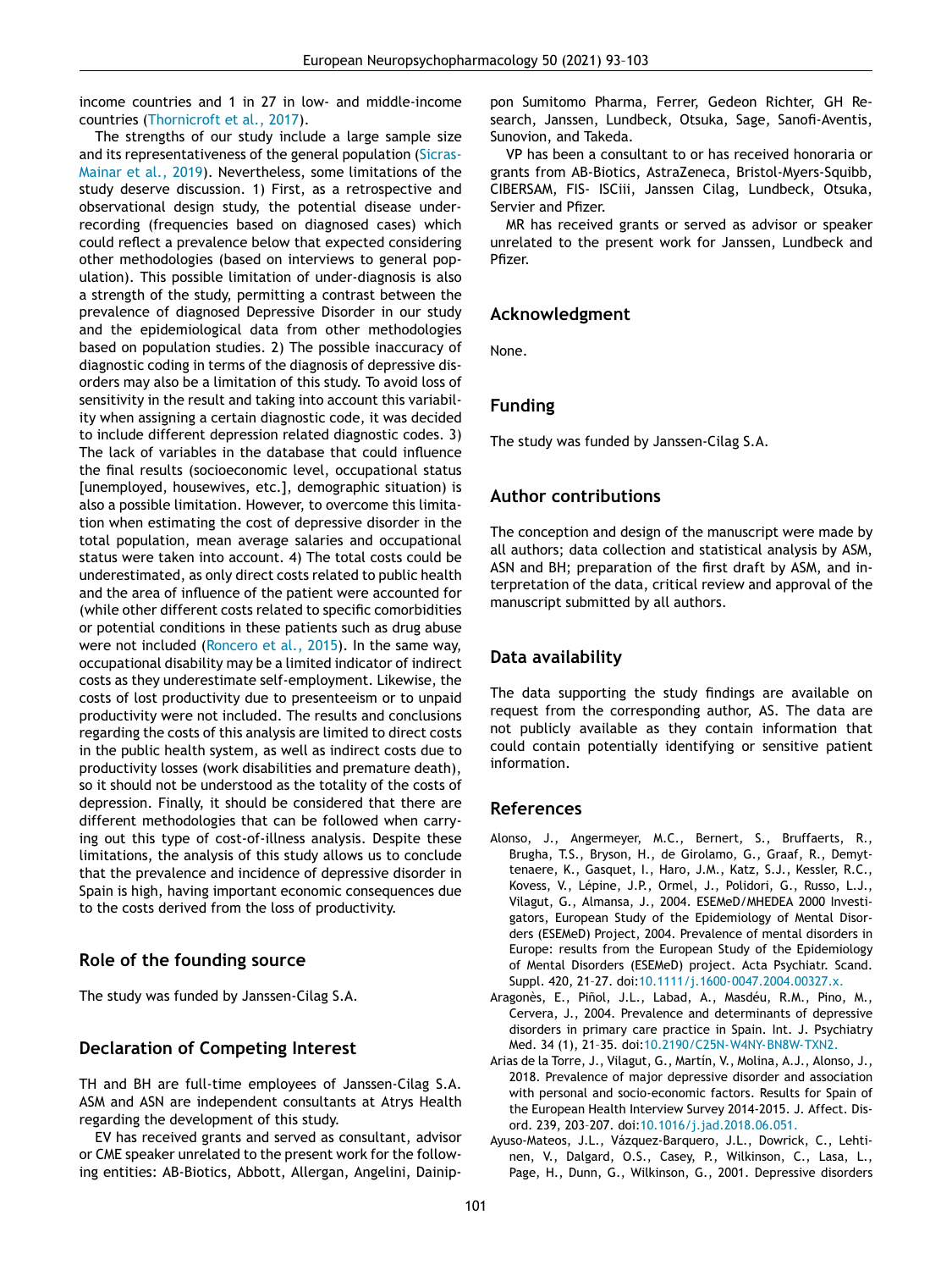<span id="page-9-0"></span>in Europe: prevalence figures from the ODIN study. Br. J. Psychiatry 179, 308–316. doi[:10.1192/bjp.179.4.308.](https://doi.org/10.1192/bjp.179.4.308)

- Cao, C., Hu, L., Xu, T., Liu, Q., Koyanagi, A., Yang, L., Carvalho, A.F., Cavazos-Rehg, P.A., Smith, L., 2020. Prevalence, correlates and misperception of depression symptoms in the United States, NHANES 2015–2018. J Affect Disord. 269, 51–57. doi[:10.1016/j.jad.2020.03.031.](https://doi.org/10.1016/j.jad.2020.03.031)
- Chisholm, D., Sweeny, K., Sheehan, P., Rasmussen, B., Smit, F., Cuijpers, P., Saxena, S., 2016. Scaling-up treatment of depression and anxiety: a global return on investment analysis. Lancet Psychiatry, 3 (5), 415–424. doi[:10.1016/S2215-0366\(16\)30024-4.](https://doi.org/10.1016/S2215-0366(16)30024-4)
- Corponi, F., Anmella, G., Verdolini, N., Pacchiarotti, I., Samalin, L., Popovic, D., Azorin, J.M., Angst, J., Bowden, C.L., Mosolov, S., Young, A.H., Perugi, G., Vieta, E., Murru, A., 2020. Symptom networks in acute depression across bipolar and major depressive disorders: a network analysis on a large, international, observational study. Eur. Neuropsychopharmacol. 35, 49–60. doi[:10.1016/j.euroneuro.2020.03.017.](https://doi.org/10.1016/j.euroneuro.2020.03.017)
- Charlson, M.E., Pompei, P., Ales, K.L., MacKenzie, C.R., 1987. A new method of classifying prognostic comorbidity in longitudinal studies: development and validation. J. Chronic. Dis. 40 (5), 373–383. doi[:10.1016/0021-9681\(87\)90171-8.](https://doi.org/10.1016/0021-9681(87)90171-8)
- Darbà, J., Marsà, A., 2020. Characteristics, management and medical costs of patients with depressive disorders admitted in primary and specialised care centres in Spain between 2011 and 2016. PLoS One 15 (2), e0228749. [doi:10.1371/journal.pone.](https://doi.org/10.1371/journal.pone.0228749) 0228749.
- Fernández [Fernández,](http://refhub.elsevier.com/S0924-977X(21)00218-2/sbref0009) C., [Caballer](http://refhub.elsevier.com/S0924-977X(21)00218-2/sbref0009) Garcia, J., Saiz [Martinez,](http://refhub.elsevier.com/S0924-977X(21)00218-2/sbref0009) P.A., [García-Portilla](http://refhub.elsevier.com/S0924-977X(21)00218-2/sbref0009) González, M.P., Martínez [Barrondo,](http://refhub.elsevier.com/S0924-977X(21)00218-2/sbref0009) S., Bobes García, J., 2006. [Depression](http://refhub.elsevier.com/S0924-977X(21)00218-2/sbref0009) in the elderly living in a rural area and other related factors. Actas Esp. Psiquiatr. 34 (6), 355–361.
- Ferrari, A.J., Somerville, A.J., Baxter, A.J., Norman, R., Patten, S.B., Vos, T., Whiteford, H.A., 2013. Global variation in the prevalence and incidence of major depressive disorder: a systematic review of the epidemiological literature. Psychol. Med. 43 (3), 471–481. doi[:10.1017/S0033291712001511.](https://doi.org/10.1017/S0033291712001511)
- Fundación Española de Psiquiatría y Salud Mental (FEPSM), 2017. La depresión, un reto para la salud pública en Europa Available at: https://fepsm.org/noticias/detalles/91/ [la-depresion-un-reto-para-la-salud-publica-en-europa](https://fepsm.org/noticias/detalles/91/la-depresion-un-reto-para-la-salud-publica-en-europa) .
- Gabarrón Hortal, E., Vidal Royo, J.M., Haro Abad, J.M., Boix Soriano, I., Jover Blanca, A., Arenas Prat, M., 2002. Prevalence and detection of depressive disorders in primary care. Aten. Primaria 29 (6), 329–337. doi[:10.1016/s0212-6567\(02\)70578-7.](https://doi.org/10.1016/s0212-6567(02)70578-7)
- Gabilondo, A., Rojas-Farreras, S., Rodríguez, A., Fernández, A., Pinto-Meza, A., Vilagut, G., Haro, J.M., Alonso, J., 2011. Use of primary and specialized mental health care for a major depressive episode in Spain by ESEMeD respondents. Psychiatr. Serv. 62 (2), 152–161. doi[:10.1176/ps.62.2.pss6202\\_0152.](https://doi.org/10.1176/ps.62.2.pss6202_0152)
- Gabilondo, A., Rojas-Farreras, S., Vilagut, G., Haro, J.M., Fernández, A., Pinto-Meza, A., Alonso, J., 2010. Epidemiology of major depressive episode in a southern European country: results from the ESEMeD-Spain project. J. Affect. Disord. 120 (1-3), 76–85. doi[:10.1016/j.jad.2009.04.016.](https://doi.org/10.1016/j.jad.2009.04.016)
- Gabilondo, A., Vilagut, G., Pinto-Meza, A., Haro, J.M., Alonso, J., 2012. Comorbidity of major depressive episode and chronic physical conditions in Spain, a country with low prevalence of depression. Gen. Hosp. Psychiatry 34 (5), 510–517. doi:10.1016/ [j.genhosppsych.2012.05.005.](https://doi.org/10.1016/j.genhosppsych.2012.05.005)
- Gili, M., Roca, M., Basu, S., McKee, M., Stuckler, D., 2013. The mental health risks of economic crisis in Spain: evidence from primary care centres, 2006 and 2010. Eur. J. Public Health 23 (1), 103–108. doi[:10.1093/eurpub/cks035.](https://doi.org/10.1093/eurpub/cks035)
- Global Health Data Exchange (GHDx), 2017. Discover the World's Health Data. Prevalence of depression Available at: http:// [ghdx.healthdata.org/gbd-results-tool](http://ghdx.healthdata.org/gbd-results-tool) .
- Gustavsson, A., Svensson, M., Jacobi, F., Allgulander, C., Alonso, J., Beghi, E., Dodel, R., Ekman, M., Faravelli, C., Fratiglioni, L., Gannon, B., Jones, D.H., Jennum, P., Jordanova, A., Jöns-

son, L., Karampampa, K., Knapp, M., Kobelt, G., Kurth, T., Lieb, R., 2011. Cost of disorders of the brain in Europe 2010. Eur. Neuropsychopharmacol. 21 (10), 718–779. doi:10.1016/j. [euroneuro.2011.08.008.](https://doi.org/10.1016/j.euroneuro.2011.08.008)

- Hodgkin, D., Moscarelli, M., Rupp, A., Zuvekas, S.H., 2020. Mental health economics: bridging research, practice and policy. World Psychiatry 19 (2), 258–259. doi[:10.1002/wps.20753.](https://doi.org/10.1002/wps.20753)
- Instituto Nacional de Estadística, 2017. Tasas de empleo por edad y sexo. Available at: [https://www.ine.es/jaxiT3/Datos.htm?t=](https://www.ine.es/jaxiT3/Datos.htm?t=4942#!tabs-tabla) 4942#!tabs-tabla. Accessed: 20/07/2020.
- Instituto Nacional de Estadística (INE), 2017. Ganancia media laboral por edad y sexo. Available at: INE: https://www.ine.es/ [dynt3/inebase/index.htm?padre=4563&capsel=4563.](https://www.ine.es/dynt3/inebase/index.htm?padre=4563&capsel=4563) Accessed: 15/05/2020.
- Johnston, K.M., Powell, L.C., Anderson, I.M., Szabo, S., Cline, S., 2019. The burden of treatment-resistant depression: A systematic review of the economic and quality of life literature. J. Affect. Disord. 242, 195–210. doi[:10.1016/j.jad.2018.06.045.](https://doi.org/10.1016/j.jad.2018.06.045)
- Kessler, R.C., Berglund, P., Demler, O., Jin, R., Koretz, D., Merikangas, K.R., Rush, A.J., Walters, E.E., Wang, P.S.National Comorbidity Survey Replication, 2003. The epidemiology of major depressive disorder: results from the National Comorbidity Survey Replication (NCS-R). JAMA 289 (23), 3095–3105. doi:10.1001/ [jama.289.23.3095.](https://doi.org/10.1001/jama.289.23.3095)
- Lépine, J.P., Briley, M., 2011. The increasing burden of depression. Neuropsychiatr Dis Treat 7 (Suppl 1), 3–7. [doi:10.2147/NDT.](https://doi.org/10.2147/NDT.S19617) S19617.
- Lim, G.Y., Tam, W.W., Lu, Y., Ho, C.S., Zhang, M.W., Ho, R.C., 2018. Prevalence of depression in the community from 30 countries between 1994 and 2014. Sci. Rep. 8 (1), 2861. doi:10.1038/ [s41598-018-21243-x.](https://doi.org/10.1038/s41598-018-21243-x)
- Lokkerbol, J., Wijnen, B., Ruhe, H.G., Spijker, J., Morad, A., Schoevers, R., de Boer, M.K., Cuijpers, P., Smit, F., 2020. Design of a health-economic Markov model to assess cost-effectiveness and budget impact of the prevention and treatment of depressive disorder. Expert Rev. Pharmacoecon. Outcomes Res. 1–12. doi[:10.1080/14737167.2021.1844566.](https://doi.org/10.1080/14737167.2021.1844566)
- Llorente, J.M., Oliván-Blázquez, B., Zuñiga-Antón, M., Masluk, B., Andrés, E., García-Campayo, J., Magallón-Botaya, R., 2018. Variability of the prevalence of depression in function of sociodemographic and environmental factors: ecological model. Front Psychol. 9, 2182. doi[:10.3389/fpsyg.2018.02182.](https://doi.org/10.3389/fpsyg.2018.02182)
- [Malhi,](http://refhub.elsevier.com/S0924-977X(21)00218-2/sbref0029) G.S., [Outhred,](http://refhub.elsevier.com/S0924-977X(21)00218-2/sbref0029) T., [Hamilton,](http://refhub.elsevier.com/S0924-977X(21)00218-2/sbref0029) A., [Boyce,](http://refhub.elsevier.com/S0924-977X(21)00218-2/sbref0029) P.M., [Bryant,](http://refhub.elsevier.com/S0924-977X(21)00218-2/sbref0029) R., [Fitzgerald,](http://refhub.elsevier.com/S0924-977X(21)00218-2/sbref0029) P.B., [Lyndon,](http://refhub.elsevier.com/S0924-977X(21)00218-2/sbref0029) B., [Mulder,](http://refhub.elsevier.com/S0924-977X(21)00218-2/sbref0029) R., [Murray,](http://refhub.elsevier.com/S0924-977X(21)00218-2/sbref0029) G., [Porter,](http://refhub.elsevier.com/S0924-977X(21)00218-2/sbref0029) R.J., [Singh,](http://refhub.elsevier.com/S0924-977X(21)00218-2/sbref0029) A.B., [Fritz,](http://refhub.elsevier.com/S0924-977X(21)00218-2/sbref0029) K., 2018. Royal Australian and New Zealand College of [Psychiatrists](http://refhub.elsevier.com/S0924-977X(21)00218-2/sbref0029) clinical practice guidelines for mood disorders: major depression summary. Med. J. Aust. 208 (4), 175–180.
- McAllister-Williams, R.H., Arango, C., Blier, P., Demyttenaere, K., Falkai, P., Gorwood, P., Hopwood, M., Javed, A., Kasper, S., Malhi, G.S., Soares, J.C., Vieta, E., Young, A.H., Papadopoulos, A., Rush, A.J., 2020. The identification, assessment and management of difficult-to-treat depression: an international consensus statement. J. Affect. Disord. 267, 264–282. doi:10. [1016/j.jad.2020.02.023.](https://doi.org/10.1016/j.jad.2020.02.023)
- Oliva-Moreno, J., López-Bastida, J., Montejo-González, A.L., Osuna-Guerrero, R., Duque-González, B., 2009. The socioeconomic costs of mental illness in Spain. Eur. J. Health Econ. 10 (4), 361–369. doi[:10.1007/s10198-008-0135-0.](https://doi.org/10.1007/s10198-008-0135-0)
- Pamias Massana, M., Crespo Palomo, C., Gisbert Gelonch, R., Palao Vidal, D.J., 2012. The social cost of depression in the city of Sabadell (Barcelona, Spain) (2007-2008). Gac. Sanit. 26 (2), 153– 158. doi[:10.1016/j.gaceta.2011.07.019.](https://doi.org/10.1016/j.gaceta.2011.07.019)
- Parés-Badell, O., Barbaglia, G., Jerinic, P., Gustavsson, A., Salvador-Carulla, L., Alonso, J., 2014. Cost of disorders of the brain in Spain. PLoS One 9 (8), e105471. [doi:10.1371/journal.](https://doi.org/10.1371/journal.pone.0105471) pone.0105471.

Porras-Segovia, A., Valmisa, E., Gutiérrez, B., Ruiz, I., Rodríguez-